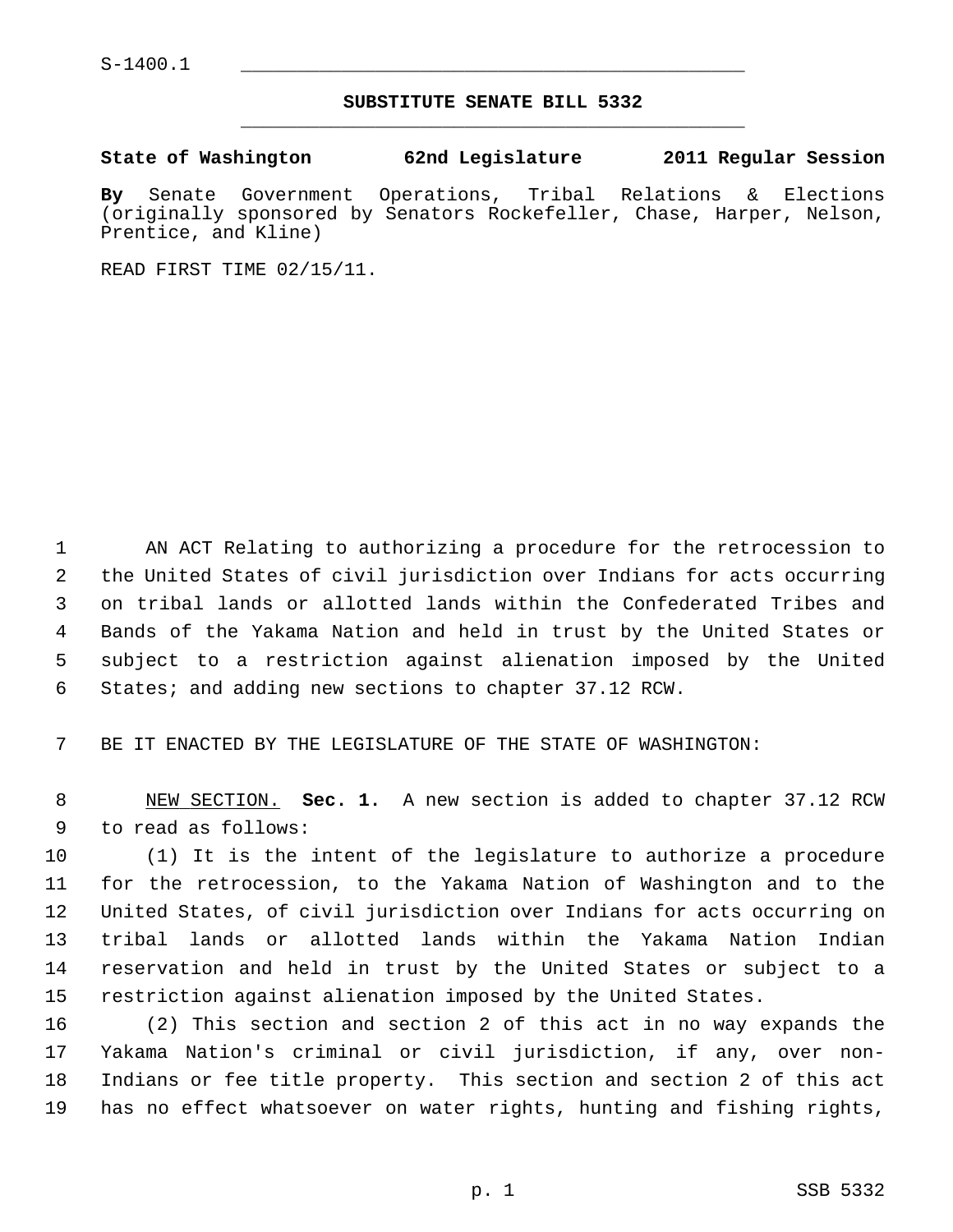1 the established pattern of regulatory jurisdiction existing on the 2 lands of the Yakama Nation Indian reservation, taxation, or any other 3 matter not specifically included within the terms of this section or 4 section 2 of this act.

 5 (3) For the purposes of this section, "Yakama Nation" has the same 6 meaning as provided in section 2 of this act.

 7 NEW SECTION. **Sec. 2.** A new section is added to chapter 37.12 RCW 8 to read as follows:

 9 (1) To initiate a request for retrocession of civil jurisdiction to 10 the United States, the Yakama Nation must submit to the governor a 11 resolution expressing their desire for the retrocession by the state of 12 all or any measure of the civil jurisdiction acquired by the state over 13 Indians for acts occurring on tribal lands or allotted lands within the 14 Yakama Nation Indian reservation and held in trust by the United States 15 or subject to a restriction against alienation imposed by the United 16 States.

17 (2) Whenever the governor receives a resolution requesting 18 retrocession under this section, the governor may, within ninety days 19 or within any extension of this period as allowed under subsection (4) 20 of this section, issue a proclamation retroceding to the United States 21 the civil jurisdiction previously acquired by the state over such 22 reservation if the governor determines that retrocession is in the best 23 interests of the public.

24 (3) When determining whether or not to issue a proclamation under 25 this section, the governor must:

26 (a) Request a government-to-government consultation with the Yakama 27 Nation to discuss the request for retrocession; the Yakama Nation's 28 interest in the United States accepting retrocession; and the Yakama 29 Nation's plan for managing, along with the United States government, 30 the areas of civil jurisdiction identified in the resolution;

31 (b) Consider the interests of nontribal entities located within the 32 boundaries of the Indian reservation and the public interests of local 33 areas adjacent to the Indian reservation; and

34 (c) In concert with the Yakama Nation, develop sufficient mutual 35 understanding through agreed protocols or memoranda to support 36 continued government-to-government communication and cooperation 37 regarding the management of civil matters.